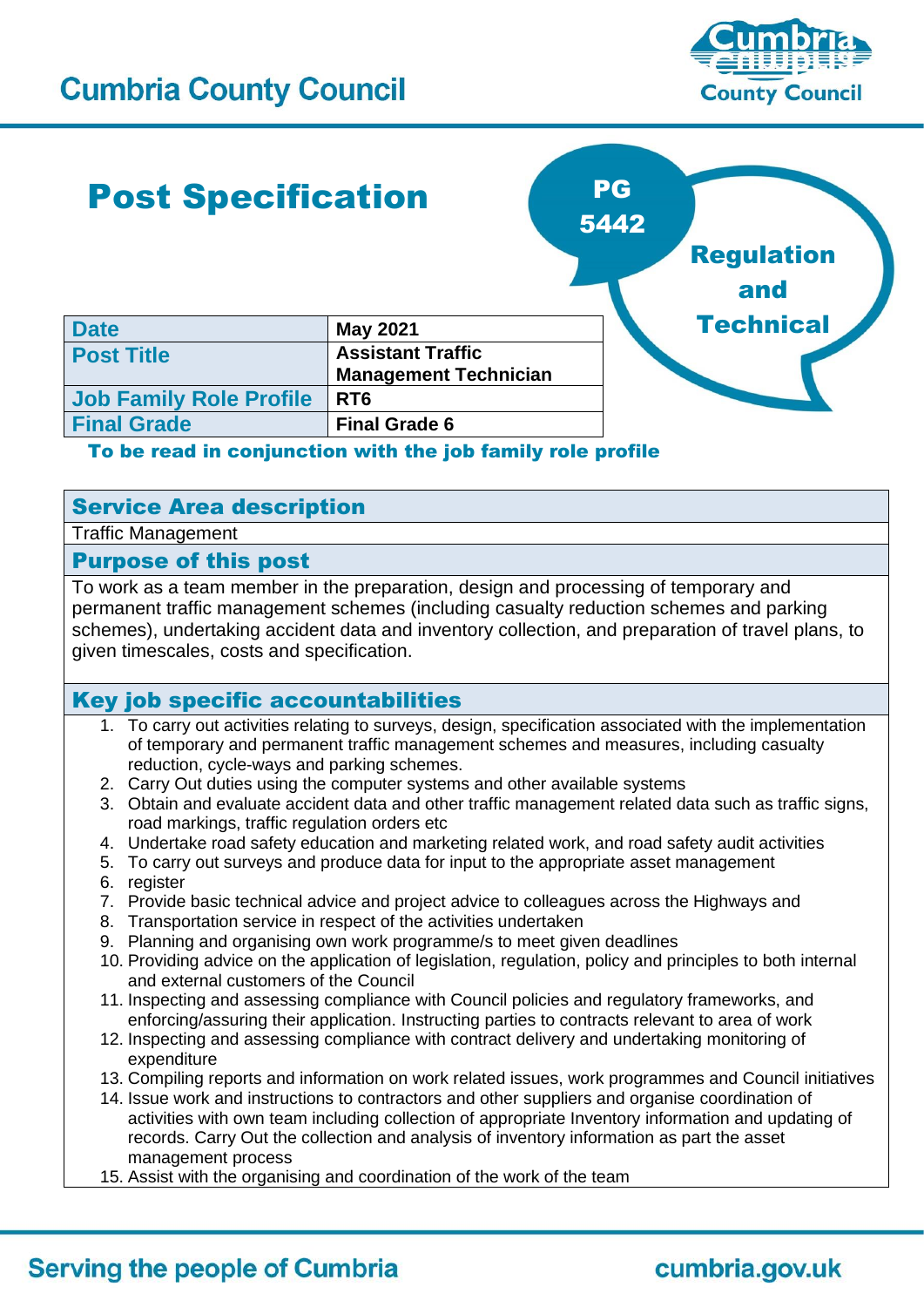- 16. Taking responsibility for personal safety when undertaking activities especially on site and raising aspects of health and safety in so far as the postholder's area Of work impacts on the health and safety of colleagues, parties internal and external to the Council and the general public
- 17. To relocate to and work within other functional teams as required to deal with work demands across the Highways and Transportation service
- 18. Produce designs, drawings, specification, contract documents including bills of quantities in respect of relevant projects
- 19. Contributing to effective team working
- 20. Deal with enquiries and complaints in accordance with established protocol and produce letters and reports relevant to the issues raised
- 21. Liaise with stakeholders and Other parties both internal and external to the Council
- 22. To maintain personal and professional development to meet the changing needs Of the job, participate in appropriate training activities and encourage and support staff in their development and training
- 23. Work within relevant professional practice/standards/guidance as defined by a framework of Council best practice and procedures, as well as legislative guidelines
- 24. Carry out other tasks commensurate with the grade as required by the Traffic Management Engineer

#### **Please note annual targets will be discussed during the appraisal process**

### Key facts and figures of the post

| <b>Budget</b><br><b>Responsibilities</b>           |  |
|----------------------------------------------------|--|
| <b>Staff Management</b><br><b>Responsibilities</b> |  |
| <b>Other</b>                                       |  |

### Essential Criteria - Qualifications, knowledge, experience and expertise

- Relevant technical, vocational or part- professional qualification
- Experience of working in a relevant technical team environment
- Letter writing and report writing experience
- Knowledge of Local government
- Knowledge of construction contracts and traffic management or road safety principles
- Understanding the importance of national highway design standards
- Ability to draft reports and letters
- Ability to work to deadlines and prioritise workloads
- Computer literate and ability to use
- Microsoft Office Word and Excel
- Ability to liaise effectively with people and bodies internal and external to the Council
- An effective communicator
- To be self-motivating and be able to react and respond to the job demands
- To be able to seek advice from other team members as appropriate
- Able to work outside of normal office
- Have a flexible approach to work
- A proactive interest in self-development

#### **Desirable**

- Experience of dealing with the public or working in a Local Government environment
- Experience of highway, transportation or construction design
- Experience Of highway road safety and improvement work including road safety audits
- A clear understanding of the operations of the Highways and Transportation Service
- Understanding of political processes in a County Council setting
- Knowledge of local political structures
- Maintains an up to date knowledge of the relevant industry